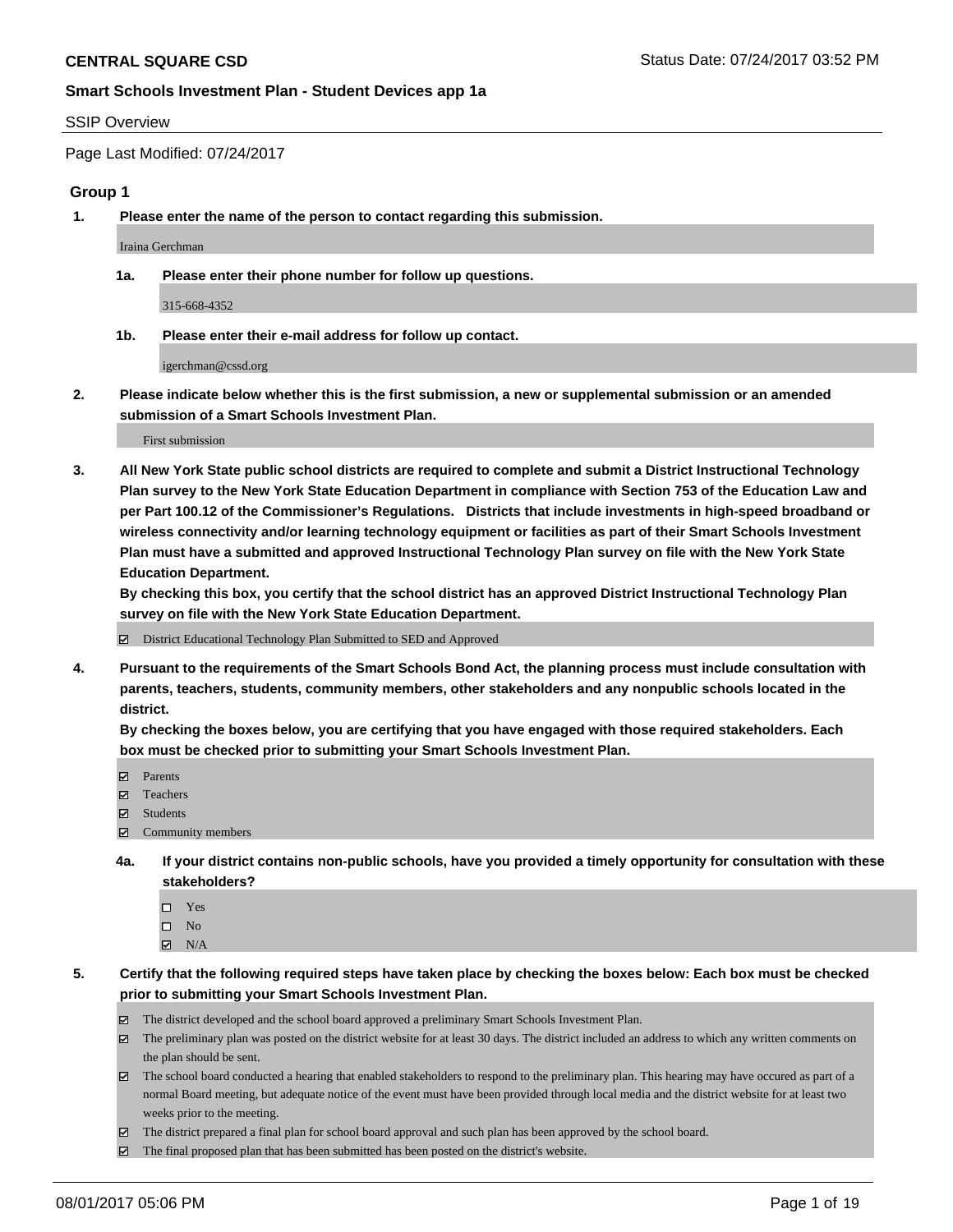#### SSIP Overview

Page Last Modified: 07/24/2017

**5a. Please upload the proposed Smart Schools Investment Plan (SSIP) that was posted on the district's website, along with any supporting materials. Note that this should be different than your recently submitted Educational Technology Survey. The Final SSIP, as approved by the School Board, should also be posted on the website and remain there during the course of the projects contained therein.**

Public Hearing CSSD preliminary investment plan.pdf

**5b. Enter the webpage address where the final Smart Schools Investment Plan is posted. The Plan should remain posted for the life of the included projects.**

http://www.cssd.org/district.cfm?subpage=63113

**6. Please enter an estimate of the total number of students and staff that will benefit from this Smart Schools Investment Plan based on the cumulative projects submitted to date.**

4,000

**7. An LEA/School District may partner with one or more other LEA/School Districts to form a consortium to pool Smart Schools Bond Act funds for a project that meets all other Smart School Bond Act requirements. Each school district participating in the consortium will need to file an approved Smart Schools Investment Plan for the project and submit a signed Memorandum of Understanding that sets forth the details of the consortium including the roles of each respective district.**

 $\Box$  The district plans to participate in a consortium to partner with other school district(s) to implement a Smart Schools project.

**8. Please enter the name and 6-digit SED Code for each LEA/School District participating in the Consortium.**

| <b>Partner LEA/District</b> | <b>ISED BEDS Code</b> |
|-----------------------------|-----------------------|
| (No Response)               | (No Response)         |

**9. Please upload a signed Memorandum of Understanding with all of the participating Consortium partners.**

(No Response)

**10. Your district's Smart Schools Bond Act Allocation is:**

\$4,076,734

**11. Enter the budget sub-allocations by category that you are submitting for approval at this time. If you are not budgeting SSBA funds for a category, please enter 0 (zero.) If the value entered is \$0, you will not be required to complete that survey question.**

|                                       | Sub-        |
|---------------------------------------|-------------|
|                                       | Allocations |
| <b>School Connectivity</b>            | 0           |
| Connectivity Projects for Communities | 0           |
| <b>Classroom Technology</b>           | 1,426,500   |
| Pre-Kindergarten Classrooms           | 0           |
| Replace Transportable Classrooms      | 0           |
| <b>High-Tech Security Features</b>    | 0           |
| Totals:                               | 1,426,500   |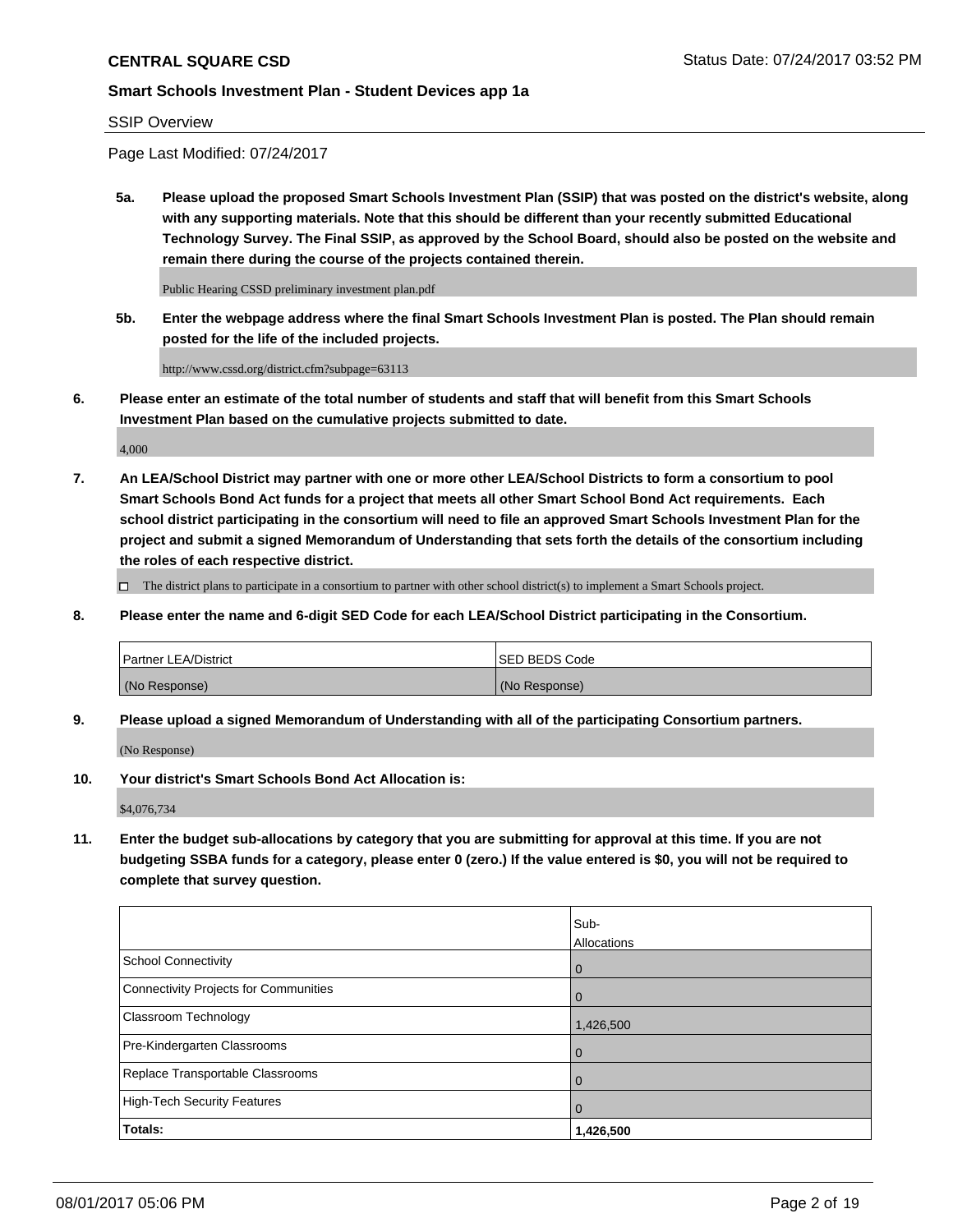#### School Connectivity

Page Last Modified: 07/24/2017

# **Group 1**

- **1. In order for students and faculty to receive the maximum benefit from the technology made available under the Smart Schools Bond Act, their school buildings must possess sufficient connectivity infrastructure to ensure that devices can be used during the school day. Smart Schools Investment Plans must demonstrate that:**
	- **sufficient infrastructure that meets the Federal Communications Commission's 100 Mbps per 1,000 students standard currently exists in the buildings where new devices will be deployed, or**
	- **is a planned use of a portion of Smart Schools Bond Act funds, or**
	- **is under development through another funding source.**

**Smart Schools Bond Act funds used for technology infrastructure or classroom technology investments must increase the number of school buildings that meet or exceed the minimum speed standard of 100 Mbps per 1,000 students and staff within 12 months. This standard may be met on either a contracted 24/7 firm service or a "burstable" capability. If the standard is met under the burstable criteria, it must be:**

**1. Specifically codified in a service contract with a provider, and**

**2. Guaranteed to be available to all students and devices as needed, particularly during periods of high demand, such as computer-based testing (CBT) periods.**

**Please describe how your district already meets or is planning to meet this standard within 12 months of plan submission.**

(No Response)

- **1a. If a district believes that it will be impossible to meet this standard within 12 months, it may apply for a waiver of this requirement, as described on the Smart Schools website. The waiver must be filed and approved by SED prior to submitting this survey.**
	- By checking this box, you are certifying that the school district has an approved waiver of this requirement on file with the New York State Education Department.

#### **2. Connectivity Speed Calculator (Required)**

|                         | l Number of<br><b>Students</b> | Multiply by<br>100 Kbps | Divide by 1000   Current Speed<br>to Convert to<br>Required<br>l Speed in Mb | in Mb            | Expected<br>Speed to be<br>Attained Within Required<br>12 Months | <b>Expected Date</b><br>When<br>Speed Will be<br><b>Met</b> |
|-------------------------|--------------------------------|-------------------------|------------------------------------------------------------------------------|------------------|------------------------------------------------------------------|-------------------------------------------------------------|
| <b>Calculated Speed</b> | (No<br>Response)               | (No Response)           | (No<br>Response)                                                             | (No<br>Response) | (No<br>Response)                                                 | l (No<br>Response)                                          |

# **3. Describe how you intend to use Smart Schools Bond Act funds for high-speed broadband and/or wireless connectivity projects in school buildings.**

(No Response)

**4. Describe the linkage between the district's District Instructional Technology Plan and the proposed projects. (There should be a link between your response to this question and your response to Question 1 in Part E. Curriculum and Instruction "What are the district's plans to use digital connectivity and technology to improve teaching and learning?)**

(No Response)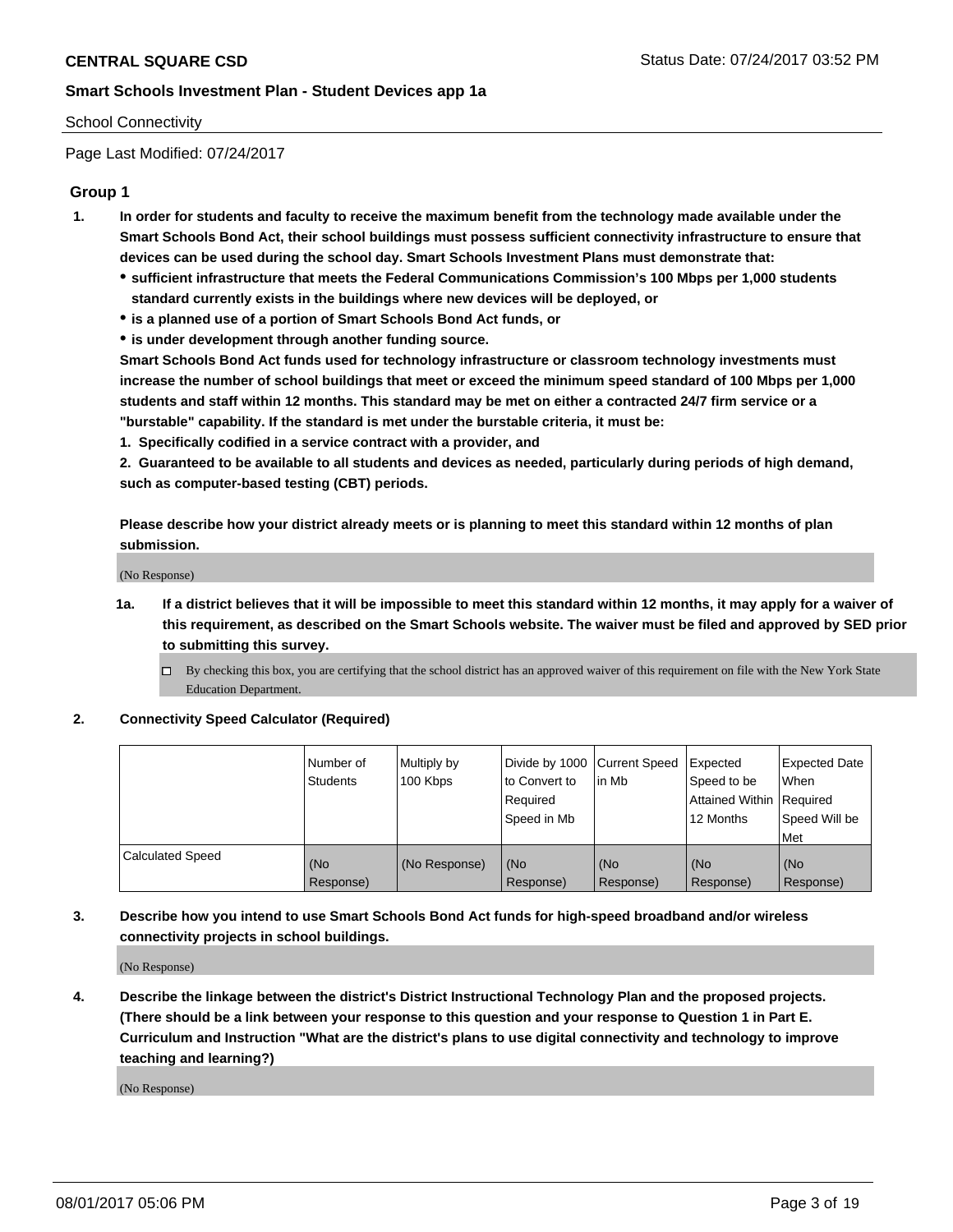#### School Connectivity

Page Last Modified: 07/24/2017

**5. If the district wishes to have students and staff access the Internet from wireless devices within the school building, or in close proximity to it, it must first ensure that it has a robust Wi-Fi network in place that has sufficient bandwidth to meet user demand.**

**Please describe how you have quantified this demand and how you plan to meet this demand.**

(No Response)

**6. As indicated on Page 5 of the guidance, the Office of Facilities Planning will have to conduct a preliminary review of all capital projects, including connectivity projects.**

**Please indicate on a separate row each project number given to you by the Office of Facilities Planning.**

| Project Number |  |
|----------------|--|
|                |  |
| (No Response)  |  |

**7. Certain high-tech security and connectivity infrastructure projects may be eligible for an expedited review process as determined by the Office of Facilities Planning.**

**Was your project deemed eligible for streamlined review?**

(No Response)

**8. Include the name and license number of the architect or engineer of record.**

| Name          | License Number |
|---------------|----------------|
| (No Response) | (No Response)  |

**9. If you are submitting an allocation for School Connectivity complete this table.**

**Note that the calculated Total at the bottom of the table must equal the Total allocation for this category that you entered in the SSIP Overview overall budget.** 

|                                            | Sub-          |
|--------------------------------------------|---------------|
|                                            | Allocation    |
| Network/Access Costs                       | (No Response) |
| Outside Plant Costs                        | (No Response) |
| School Internal Connections and Components | (No Response) |
| <b>Professional Services</b>               | (No Response) |
| Testing                                    | (No Response) |
| <b>Other Upfront Costs</b>                 | (No Response) |
| <b>Other Costs</b>                         | (No Response) |
| Totals:                                    | 0             |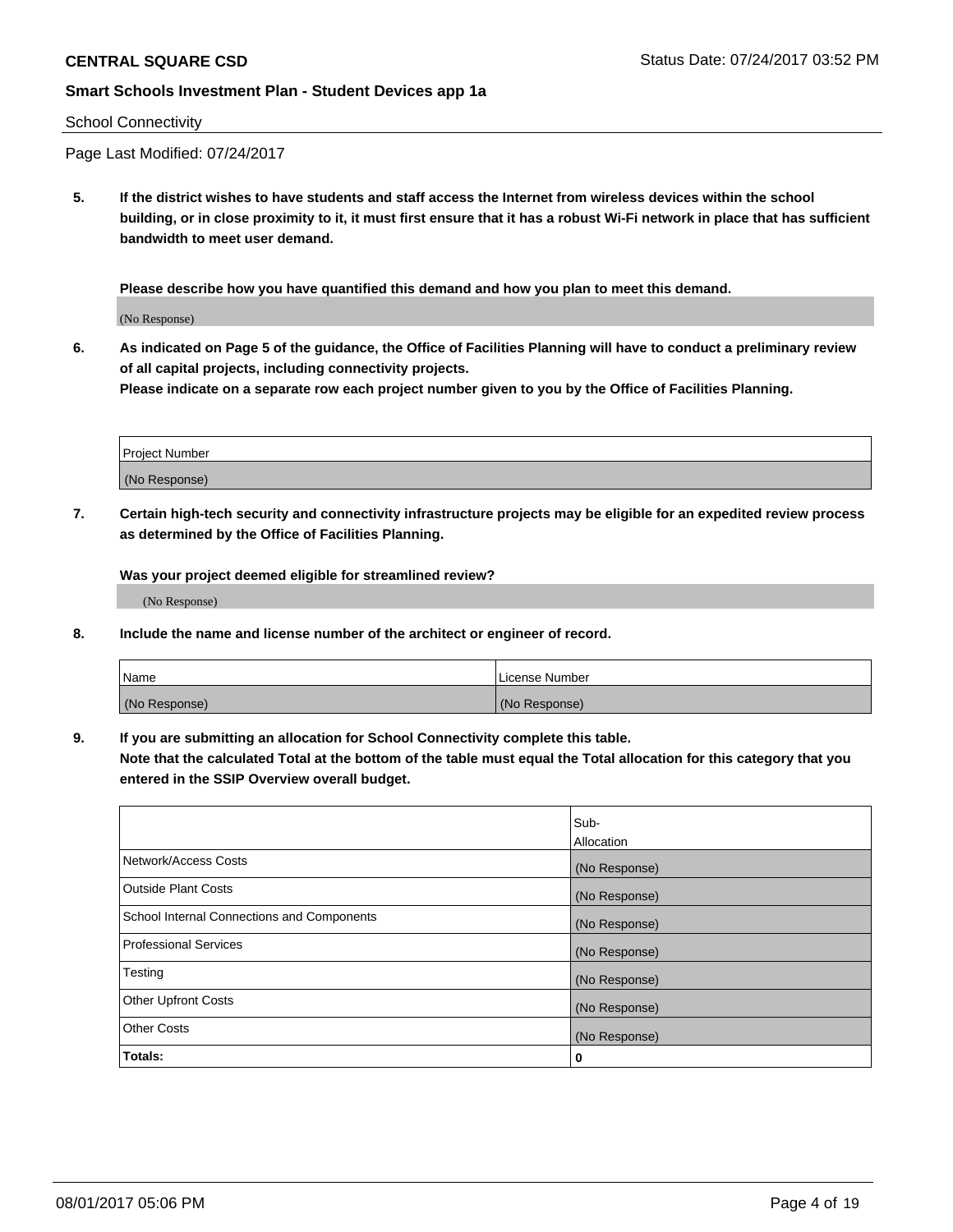#### School Connectivity

Page Last Modified: 07/24/2017

**10. Please detail the type, quantity, per unit cost and total cost of the eligible items under each sub-category. This is especially important for any expenditures listed under the "Other" category. All expenditures must be eligible for tax-exempt financing to be reimbursed through the SSBA. Sufficient detail must be provided so that we can verify this is the case. If you have any questions, please contact us directly through smartschools@nysed.gov. NOTE: Wireless Access Points should be included in this category, not under Classroom Educational Technology, except those that will be loaned/purchased for nonpublic schools.**

| Select the allowable expenditure | Item to be purchased | Quantity      | Cost per Item | Total Cost    |
|----------------------------------|----------------------|---------------|---------------|---------------|
| type.                            |                      |               |               |               |
| Repeat to add another item under |                      |               |               |               |
| each type.                       |                      |               |               |               |
| (No Response)                    | (No Response)        | (No Response) | (No Response) | (No Response) |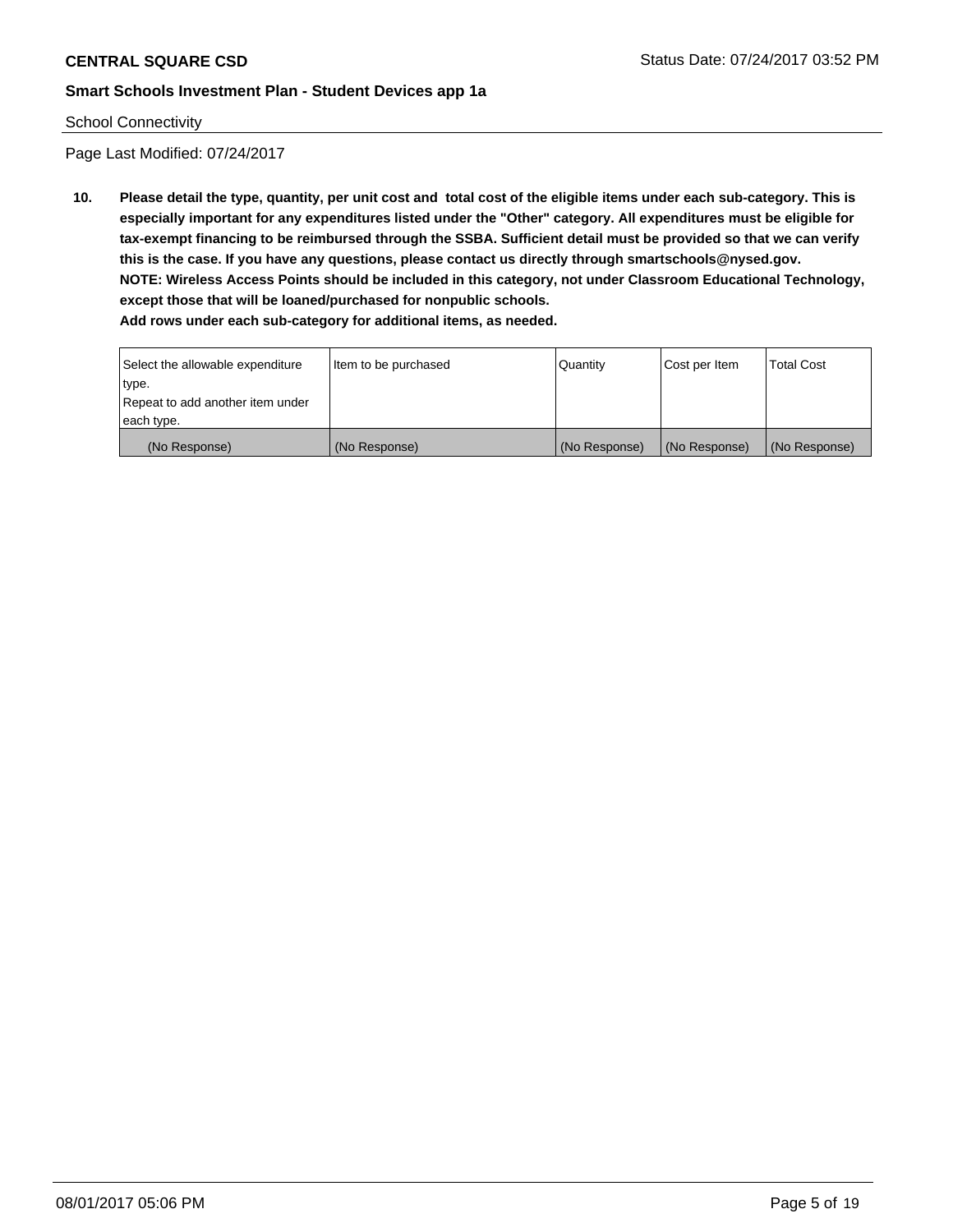Community Connectivity (Broadband and Wireless)

Page Last Modified: 07/24/2017

#### **Group 1**

**1. Describe how you intend to use Smart Schools Bond Act funds for high-speed broadband and/or wireless connectivity projects in the community.**

(No Response)

**2. Please describe how the proposed project(s) will promote student achievement and increase student and/or staff access to the Internet in a manner that enhances student learning and/or instruction outside of the school day and/or school building.**

(No Response)

**3. Community connectivity projects must comply with all the necessary local building codes and regulations (building and related permits are not required prior to plan submission).**

 $\Box$  I certify that we will comply with all the necessary local building codes and regulations.

**4. Please describe the physical location of the proposed investment.**

(No Response)

**5. Please provide the initial list of partners participating in the Community Connectivity Broadband Project, along with their Federal Tax Identification (Employer Identification) number.**

| <b>Project Partners</b> | Federal ID#     |
|-------------------------|-----------------|
| (No Response)           | l (No Response) |

**6. If you are submitting an allocation for Community Connectivity, complete this table. Note that the calculated Total at the bottom of the table must equal the Total allocation for this category that you entered in the SSIP Overview overall budget.**

|                                    | Sub-Allocation |
|------------------------------------|----------------|
| Network/Access Costs               | (No Response)  |
| Outside Plant Costs                | (No Response)  |
| <b>Tower Costs</b>                 | (No Response)  |
| <b>Customer Premises Equipment</b> | (No Response)  |
| <b>Professional Services</b>       | (No Response)  |
| Testing                            | (No Response)  |
| <b>Other Upfront Costs</b>         | (No Response)  |
| <b>Other Costs</b>                 | (No Response)  |
| Totals:                            | 0              |

**7. Please detail the type, quantity, per unit cost and total cost of the eligible items under each sub-category. This is especially important for any expenditures listed under the "Other" category. All expenditures must be capital-bond eligible to be reimbursed through the SSBA. If you have any questions, please contact us directly through smartschools@nysed.gov.**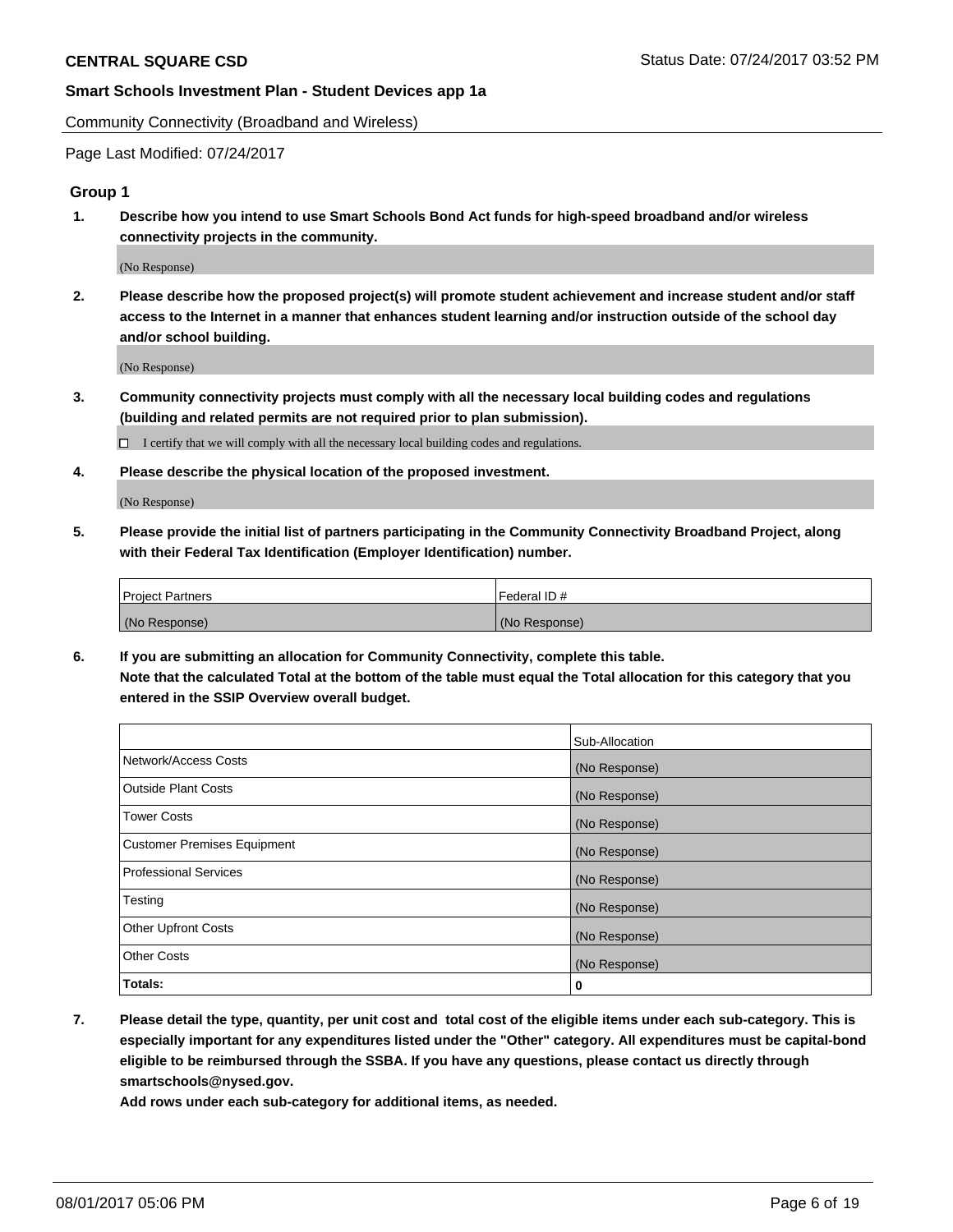Community Connectivity (Broadband and Wireless)

| Select the allowable expenditure | Item to be purchased | Quantity      | Cost per Item | <b>Total Cost</b> |
|----------------------------------|----------------------|---------------|---------------|-------------------|
| type.                            |                      |               |               |                   |
| Repeat to add another item under |                      |               |               |                   |
| each type.                       |                      |               |               |                   |
| (No Response)                    | (No Response)        | (No Response) | (No Response) | (No Response)     |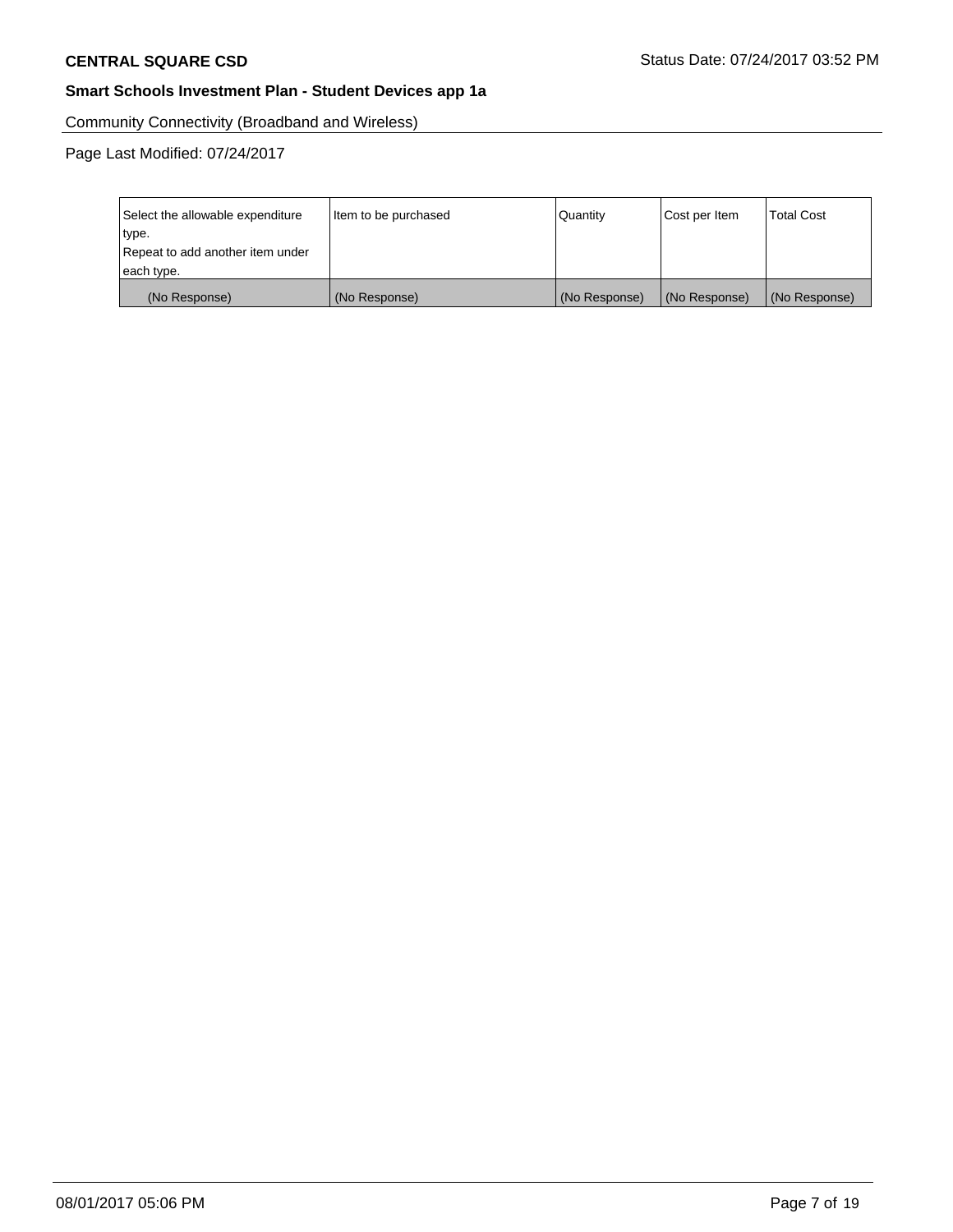#### Classroom Learning Technology

Page Last Modified: 07/24/2017

## **Questions**

**1. In order for students and faculty to receive the maximum benefit from the technology made available under the Smart Schools Bond Act, their school buildings must possess sufficient connectivity infrastructure to ensure that devices can be used during the school day. Smart Schools Investment Plans must demonstrate that sufficient infrastructure that meets the Federal Communications Commission's 100 Mbps per 1,000 students standard currently exists in the buildings where new devices will be deployed, or is a planned use of a portion of Smart Schools Bond Act funds, or is under development through another funding source.**

**Smart Schools Bond Act funds used for technology infrastructure or classroom technology investments must increase the number of school buildings that meet or exceed the minimum speed standard of 100 Mbps per 1,000 students and staff within 12 months. This standard may be met on either a contracted 24/7 firm service or a "burstable" capability. If the standard is met under the burstable criteria, it must be:**

**1. Specifically codified in a service contract with a provider, and**

**2. Guaranteed to be available to all students and devices as needed, particularly during periods of high demand, such as computer-based testing (CBT) periods.**

**Please describe how your district already meets or is planning to meet this standard within 12 months of plan submission.**

The District worked last year to increase our bandwidth at the CNYRIC past the required minimum standard for our district, of 400mb, and are now at 450mb of bandwidth. .

- **1a. If a district believes that it will be impossible to meet this standard within 12 months, it may apply for a waiver of this requirement, as described on the Smart Schools website. The waiver must be filed and approved by SED prior to submitting this survey.**
	- $\Box$  By checking this box, you are certifying that the school district has an approved waiver of this requirement on file with the New York State Education Department.

#### **2. Connectivity Speed Calculator (Required)**

|                  | l Number of | Multiply by |               | Divide by 1000 Current Speed Expected |                          | Expected Date        |
|------------------|-------------|-------------|---------------|---------------------------------------|--------------------------|----------------------|
|                  | Students    | 100 Kbps    | to Convert to | l in Mb                               | Speed to be              | When                 |
|                  |             |             | Reauired      |                                       | Attained Within Required |                      |
|                  |             |             | Speed in Mb   |                                       | 12 Months                | Speed Will be        |
|                  |             |             |               |                                       |                          | Met                  |
| Calculated Speed | 3.900       | 390,000     | 390           | 450                                   | 450                      | <b>Currently Met</b> |

**3. If the district wishes to have students and staff access the Internet from wireless devices within the school building, or in close proximity to it, it must first ensure that it has a robust Wi-Fi network in place that has sufficient bandwidth to meet user demand.**

#### **Please describe how you have quantified this demand and how you plan to meet this demand.**

We currently have 100% WiFi coverage within all seven buildings across our district. The district has begun the process of a complete Wireless infrastructure upgrade to improve capacity. We are in the midst of a project with the CNYRIC and expect to have our High School and Middle School infrastructure upgrades completed by June 2017, and our elementaries completed by September 2017

When our project completes in June 2017 we will have Category 6A wiring to support Multi-gigabit ethernet, with a 10 Gbps backbone within our buildings and 1 Gbps speeds between buildings over leased fiber. We will run our switching infrastructure on a new Cisco Catalyst 4500 core with classrooms connected via Cisco 2960 switches from intermediate data closets. Our wireless network consists of nearly 500 Meraki MR53 cloudmanaged 4x4:4, 802.11ac, Wave 2, access points in every instructional area with 160 MHz channels and MU-MIMO support. Our wireless infrastructure is a cloud based controller-less technology.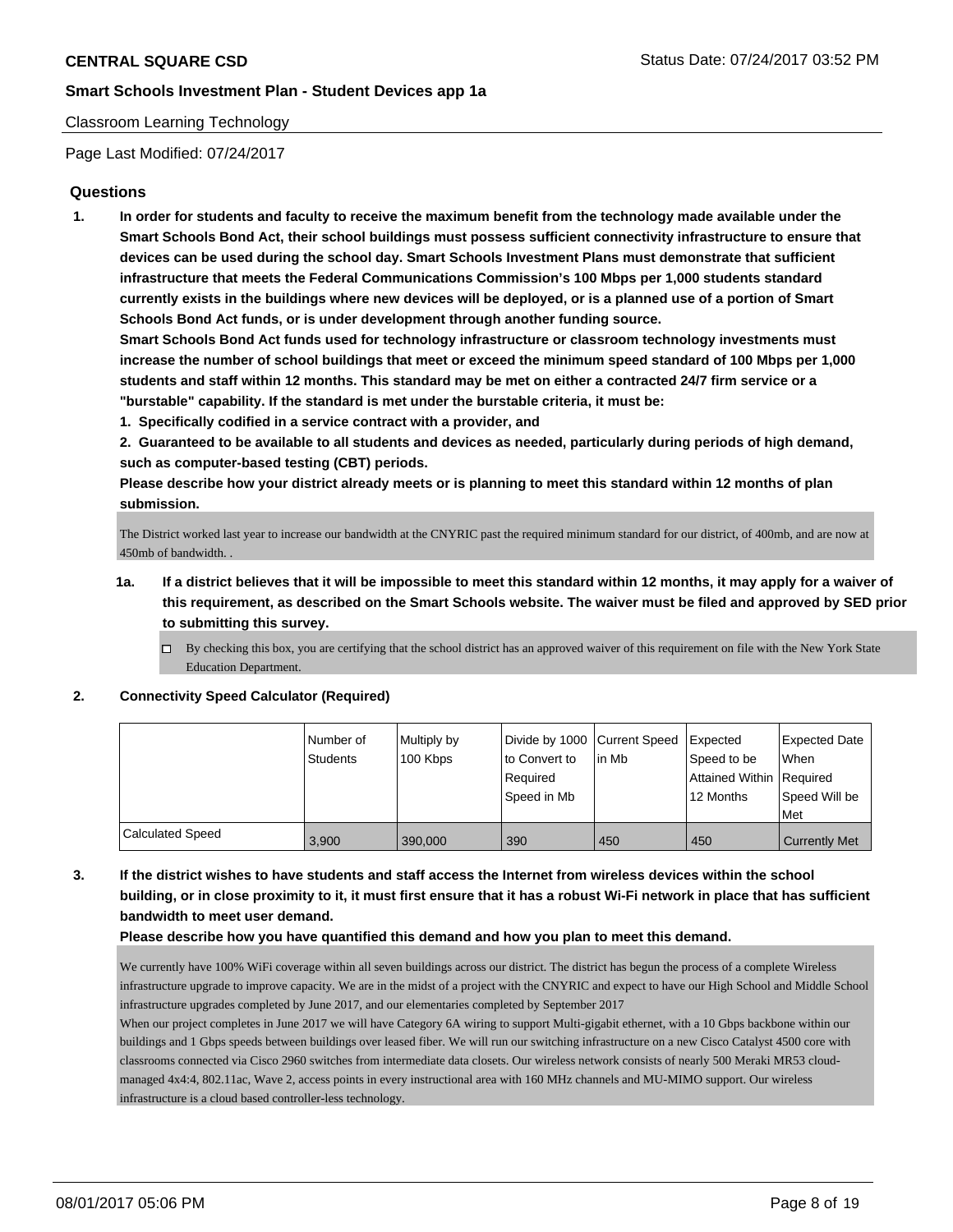#### Classroom Learning Technology

Page Last Modified: 07/24/2017

**4. All New York State public school districts are required to complete and submit an Instructional Technology Plan survey to the New York State Education Department in compliance with Section 753 of the Education Law and per Part 100.12 of the Commissioner's Regulations.**

**Districts that include educational technology purchases as part of their Smart Schools Investment Plan must have a submitted and approved Instructional Technology Plan survey on file with the New York State Education Department.**

- By checking this box, you are certifying that the school district has an approved Instructional Technology Plan survey on file with the New York State Education Department.
- **5. Describe the devices you intend to purchase and their compatibility with existing or planned platforms or systems. Specifically address the adequacy of each facility's electrical, HVAC and other infrastructure necessary to install and support the operation of the planned technology.**

The District is moving from a desktop based classroom and lab model, to a Chromebook 1-to-1 model using charging towers. The old Desktop systems required 20-30 amp electrical circuits in each classroom, while the Chromebook charging towers, fully loaded, only require 15 amp circuits.

- **6. Describe how the proposed technology purchases will:**
	- **> enhance differentiated instruction;**
	- **> expand student learning inside and outside the classroom;**
	- **> benefit students with disabilities and English language learners; and**
	- **> contribute to the reduction of other learning gaps that have been identified within the district.**

**The expectation is that districts will place a priority on addressing the needs of students who struggle to succeed in a rigorous curriculum. Responses in this section should specifically address this concern and align with the district's Instructional Technology Plan (in particular Question 2 of E. Curriculum and Instruction: "Does the district's instructional technology plan address the needs of students with disabilities to ensure equitable access to instruction, materials and assessments?" and Question 3 of the same section: "Does the district's instructional technology plan address the provision of assistive technology specifically for students with disabilities to ensure access to and participation in the general curriculum?"**

The devices selected all support our existing infrastructure and similar models are currently used by district students and staff members. It is our plan to move to a "1-to-1 in building" model making devices available to students and teachers throughout the day so we can build upon differentiated instructional practices to close achievement gaps. Our purpose for these technologies is to allow teachers to design instruction specific to each child and to build upon learning skill by skill. These devices along with our existing software subscriptions will allow teachers to design instruction for students to practice skills that will help them close learning gaps. Our learning management system Schoology allows differentiated instruction to be embedded into the student learning experience.

 As a district we are committed to ensuring students with disabilities have access to appropriate assistive technologies to facilitate learning and communication. The same is true for our English language learners. These devices will provide access for our English language learners to the curriculum and skill building resources to facilitate learning both content and language skills. By purchasing these devices, we will have more devices to place in student hands. Having increased access to these technologies allows students to interact with their curriculum in many formats, promotes multiple learning styles and provides access to the curriculum for our students with disabilities and our english language learners. It is the flexibility these devices provide that will enhance technology integration in our classrooms so students have access to the resources they need, when they need them.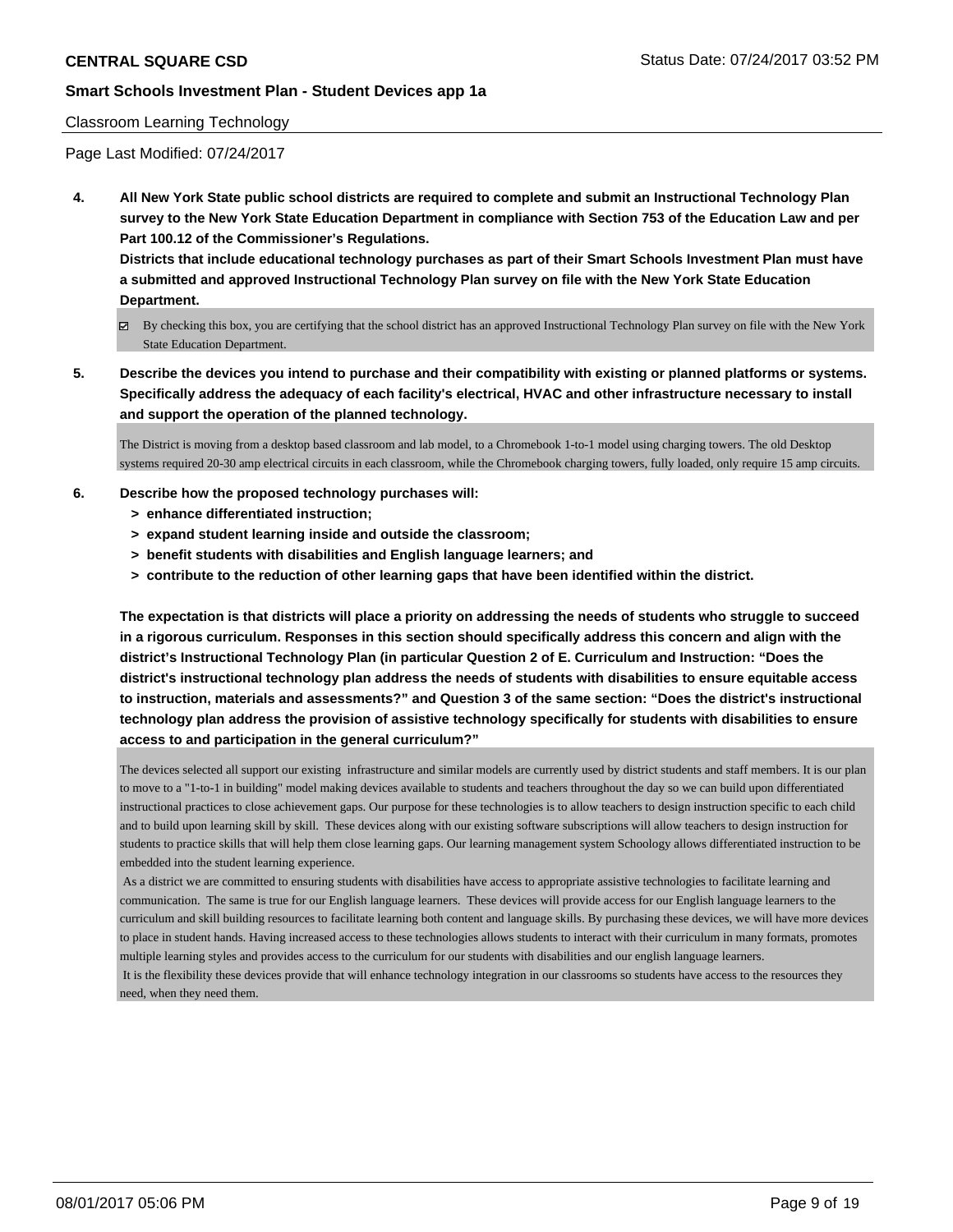#### Classroom Learning Technology

Page Last Modified: 07/24/2017

**7. Where appropriate, describe how the proposed technology purchases will enhance ongoing communication with parents and other stakeholders and help the district facilitate technology-based regional partnerships, including distance learning and other efforts.**

Our Schoology learning management system allows for collaborations with users of the same system. It allows our instructional staff to share resources and connect classrooms outside of our school walls. Parents are able to access student progress information and connect with teachers. Since the majority of the districts in our county now used the same LMS (Schoology) we are able to collaborate and share resources. Having the devices and wireless density to allow greater and more universal access will put information at the fingertips of all our stakeholders. Not only flipping our classrooms, but our Community as well! Adding to the amount of data we can share with students, parents, and community, enhancing communication at all levels.

**8. Describe the district's plan to provide professional development to ensure that administrators, teachers and staff can employ the technology purchased to enhance instruction successfully.**

**Note: This response should be aligned and expanded upon in accordance with your district's response to Question 1 of F. Professional Development of your Instructional Technology Plan: "Please provide a summary of professional development offered to teachers and staff, for the time period covered by this plan, to support technology to enhance teaching and learning. Please include topics, audience and method of delivery within your summary."**

District staff are encouraged to attend various offerings annually offered by Model Schools, and during Professional development at Staff development days, and Superintendents conference days, on the use and integration of the districts chosen technology tools. The district will be adding two technology coaches for the 17-18 school year to work with staff daily to grow their 'instructional technology' knowledge and promote integration within each curriculum. One Technology coach will be assigned to support Elementary staff and the other will support Secondary staff. The technology coaches will also provide follow-up to our formal professional development offerings (e.g. Staff development days) . Moving forward in our professional development plan, the district is looking at how resources like Schoology and Google Apps for Education can support learning plans for teachers and students, how these tools can facilitate higher order questioning and differentiate instruction. These offerings will occur starting in the fall of 2017. The devices we propose to purchase all support this direction. The district recognizes the critical relationship between professional development and the successful integration of these devices in instruction and learning. Additionally, topics on Flipped Classrooms, Project Based Learning and STEM have been offered and will continue to be offered.

- **9. Districts must contact the SUNY/CUNY teacher preparation program that supplies the largest number of the district's new teachers to request advice on innovative uses and best practices at the intersection of pedagogy and educational technology.**
	- By checking this box, you certify that you have contacted the SUNY/CUNY teacher preparation program that supplies the largest number of your new teachers to request advice on these issues.
	- **9a. Please enter the name of the SUNY or CUNY Institution that you contacted.**

SUNY Oswego

**9b. Enter the primary Institution phone number.**

315-312-2102

**9c. Enter the name of the contact person with whom you consulted and/or will be collaborating with on innovative uses of technology and best practices.**

Dr. Pamela Michel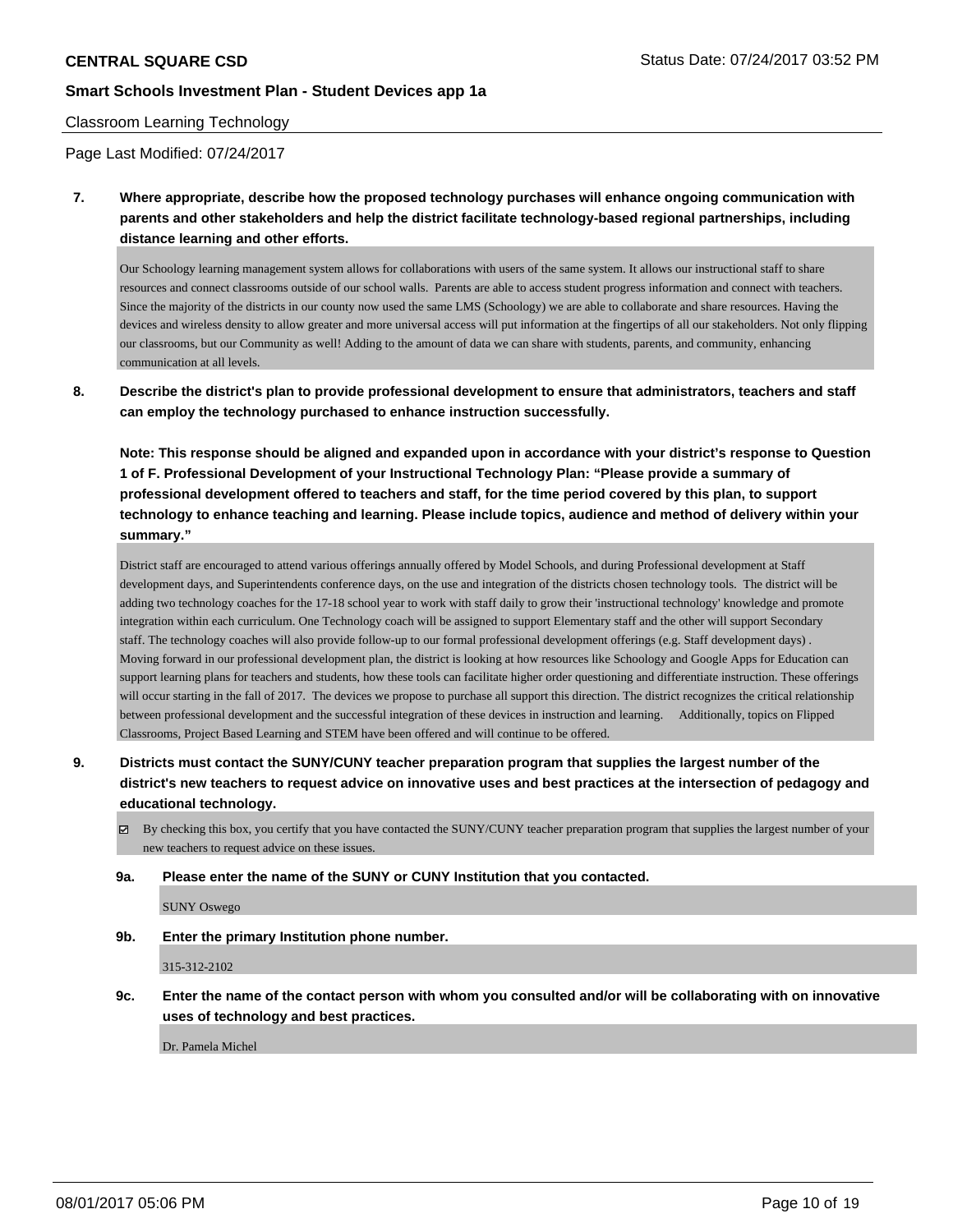#### Classroom Learning Technology

Page Last Modified: 07/24/2017

**10. A district whose Smart Schools Investment Plan proposes the purchase of technology devices and other hardware must account for nonpublic schools in the district.**

**Are there nonpublic schools within your school district?**

Yes

**Z** No

**11. Nonpublic Classroom Technology Loan Calculator**

**The Smart Schools Bond Act provides that any Classroom Learning Technology purchases made using Smart Schools funds shall be lent, upon request, to nonpublic schools in the district. However, no school district shall be required to loan technology in amounts greater than the total obtained and spent on technology pursuant to the Smart Schools Bond Act and the value of such loan may not exceed the total of \$250 multiplied by the nonpublic school enrollment in the base year at the time of enactment. See:**

**http://www.p12.nysed.gov/mgtserv/smart\_schools/docs/Smart\_Schools\_Bond\_Act\_Guidance\_04.27.15\_Final.pdf.**

|                                       | 1. Classroom<br>Technology<br>Sub-allocation | l 2. Public<br>Enrollment<br>$(2014-15)$ | 3. Nonpublic<br>l Enrollment<br>$(2014-15)$ | l 4. Sum of<br>Public and<br>l Nonpublic<br>Enrollment                                        | 15. Total Per<br>Pupil Sub-<br>lallocation | l 6. Total<br>Nonpublic Loan<br>Amount |
|---------------------------------------|----------------------------------------------|------------------------------------------|---------------------------------------------|-----------------------------------------------------------------------------------------------|--------------------------------------------|----------------------------------------|
| Calculated Nonpublic Loan<br>l Amount |                                              |                                          |                                             | (No Response)   (No Response)   (No Response)   (No Response)   (No Response)   (No Response) |                                            |                                        |

**12. To ensure the sustainability of technology purchases made with Smart Schools funds, districts must demonstrate a long-term plan to maintain and replace technology purchases supported by Smart Schools Bond Act funds. This sustainability plan shall demonstrate a district's capacity to support recurring costs of use that are ineligible for Smart Schools Bond Act funding such as device maintenance, technical support, Internet and wireless fees, maintenance of hotspots, staff professional development, building maintenance and the replacement of incidental items. Further, such a sustainability plan shall include a long-term plan for the replacement of purchased devices and equipment at the end of their useful life with other funding sources.**

 $\boxtimes$  By checking this box, you certify that the district has a sustainability plan as described above.

**13. Districts must ensure that devices purchased with Smart Schools Bond funds will be distributed, prepared for use, maintained and supported appropriately. Districts must maintain detailed device inventories in accordance with generally accepted accounting principles.**

By checking this box, you certify that the district has a distribution and inventory management plan and system in place.

**14. If you are submitting an allocation for Classroom Learning Technology complete this table. Note that the calculated Total at the bottom of the table must equal the Total allocation for this category that you entered in the SSIP Overview overall budget.**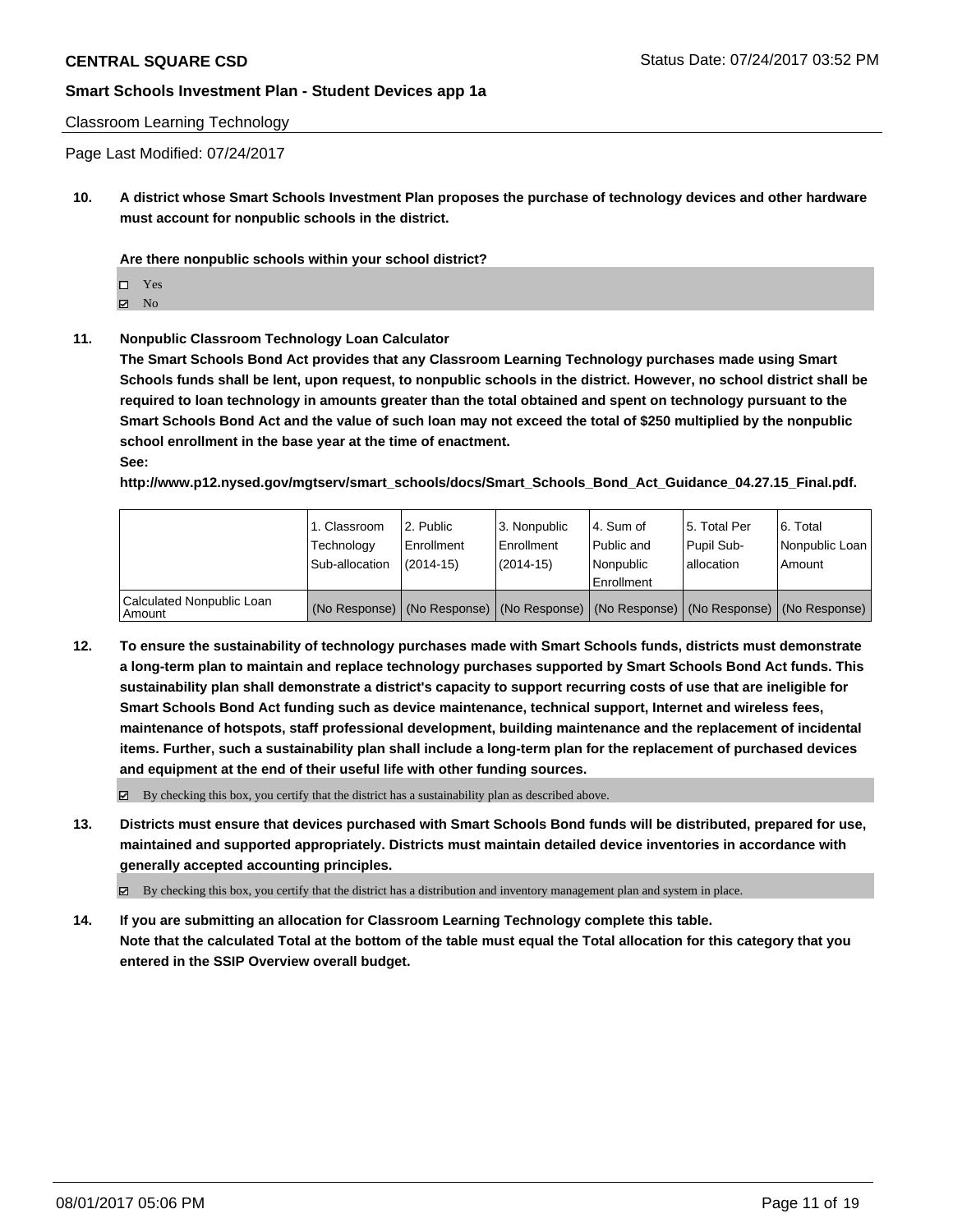## Classroom Learning Technology

Page Last Modified: 07/24/2017

|                         | Sub-Allocation |
|-------------------------|----------------|
| Interactive Whiteboards | 0              |
| Computer Servers        |                |
| Desktop Computers       | $\Omega$       |
| Laptop Computers        | 1,075,000      |
| <b>Tablet Computers</b> | 0              |
| <b>Other Costs</b>      | 351,500        |
| Totals:                 | 1,426,500      |

**15. Please detail the type, quantity, per unit cost and total cost of the eligible items under each sub-category. This is especially important for any expenditures listed under the "Other" category. All expenditures must be capital-bond eligible to be reimbursed through the SSBA. If you have any questions, please contact us directly through smartschools@nysed.gov.**

**Please specify in the "Item to be Purchased" field which specific expenditures and items are planned to meet the district's nonpublic loan requirement, if applicable.**

**NOTE: Wireless Access Points that will be loaned/purchased for nonpublic schools should ONLY be included in this category, not under School Connectivity, where public school districts would list them.**

| Select the allowable expenditure | Item to be Purchased              | Quantity | Cost per Item | <b>Total Cost</b> |
|----------------------------------|-----------------------------------|----------|---------------|-------------------|
| type.                            |                                   |          |               |                   |
| Repeat to add another item under |                                   |          |               |                   |
| each type.                       |                                   |          |               |                   |
| <b>Laptop Computers</b>          | Chromebook 11 inch Touch          | 4,300    | 250           | 1,075,000         |
| <b>Other Costs</b>               | <b>Chrome Management Licenses</b> | 4,000    | 27            | 108,000           |
| <b>Other Costs</b>               | GoGuardian Teacher/Admin licenses | 4,000    | 17            | 68,000            |
| <b>Other Costs</b>               | <b>Mobile Charging Carts</b>      | 195      | 900           | 175,500           |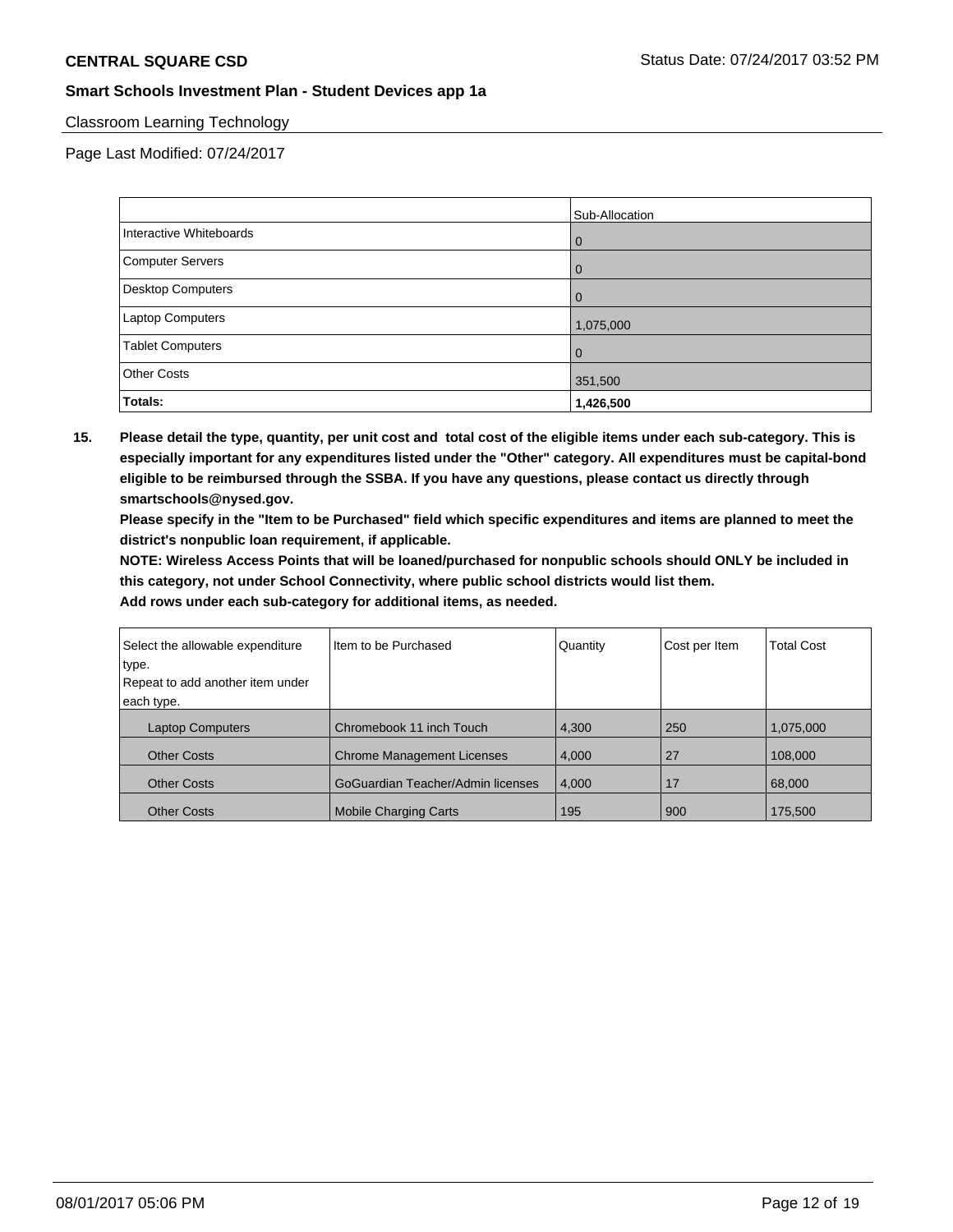#### Pre-Kindergarten Classrooms

Page Last Modified: 07/24/2017

#### **Group 1**

**1. Provide information regarding how and where the district is currently serving pre-kindergarten students and justify the need for additional space with enrollment projections over 3 years.**

(No Response)

- **2. Describe the district's plan to construct, enhance or modernize education facilities to accommodate prekindergarten programs. Such plans must include:**
	- **Specific descriptions of what the district intends to do to each space;**
	- **An affirmation that pre-kindergarten classrooms will contain a minimum of 900 square feet per classroom;**
	- **The number of classrooms involved;**
	- **The approximate construction costs per classroom; and**
	- **Confirmation that the space is district-owned or has a long-term lease that exceeds the probable useful life of the improvements.**

(No Response)

**3. Smart Schools Bond Act funds may only be used for capital construction costs. Describe the type and amount of additional funds that will be required to support ineligible ongoing costs (e.g. instruction, supplies) associated with any additional pre-kindergarten classrooms that the district plans to add.**

(No Response)

**4. All plans and specifications for the erection, repair, enlargement or remodeling of school buildings in any public school district in the State must be reviewed and approved by the Commissioner. Districts that plan capital projects using their Smart Schools Bond Act funds will undergo a Preliminary Review Process by the Office of Facilities Planning.**

**Please indicate on a separate row each project number given to you by the Office of Facilities Planning.**

| Project Number |  |
|----------------|--|
| (No Response)  |  |

**5. If you have made an allocation for Pre-Kindergarten Classrooms, complete this table. Note that the calculated Total at the bottom of the table must equal the Total allocation for this category that you entered in the SSIP Overview overall budget.**

| Totals:                                  | 0              |
|------------------------------------------|----------------|
| Other Costs                              | (No Response)  |
| Enhance/Modernize Educational Facilities | (No Response)  |
| Construct Pre-K Classrooms               | (No Response)  |
|                                          | Sub-Allocation |

**6. Please detail the type, quantity, per unit cost and total cost of the eligible items under each sub-category. This is especially important for any expenditures listed under the "Other" category. All expenditures must be capital-bond eligible to be reimbursed through the SSBA. If you have any questions, please contact us directly through smartschools@nysed.gov.**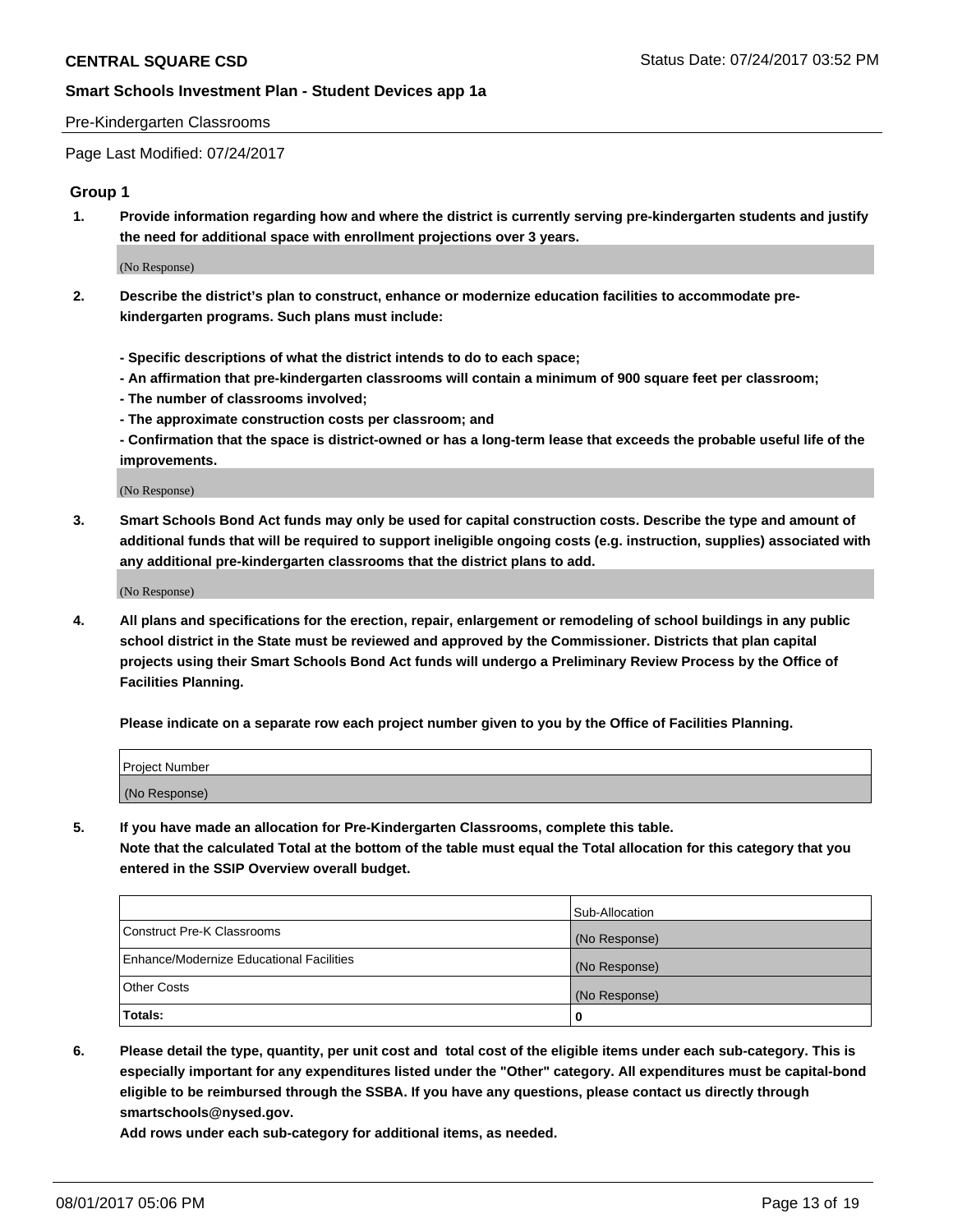# Pre-Kindergarten Classrooms

| Select the allowable expenditure | Item to be purchased | Quantity      | Cost per Item | <b>Total Cost</b> |
|----------------------------------|----------------------|---------------|---------------|-------------------|
| type.                            |                      |               |               |                   |
| Repeat to add another item under |                      |               |               |                   |
| each type.                       |                      |               |               |                   |
| (No Response)                    | (No Response)        | (No Response) | (No Response) | (No Response)     |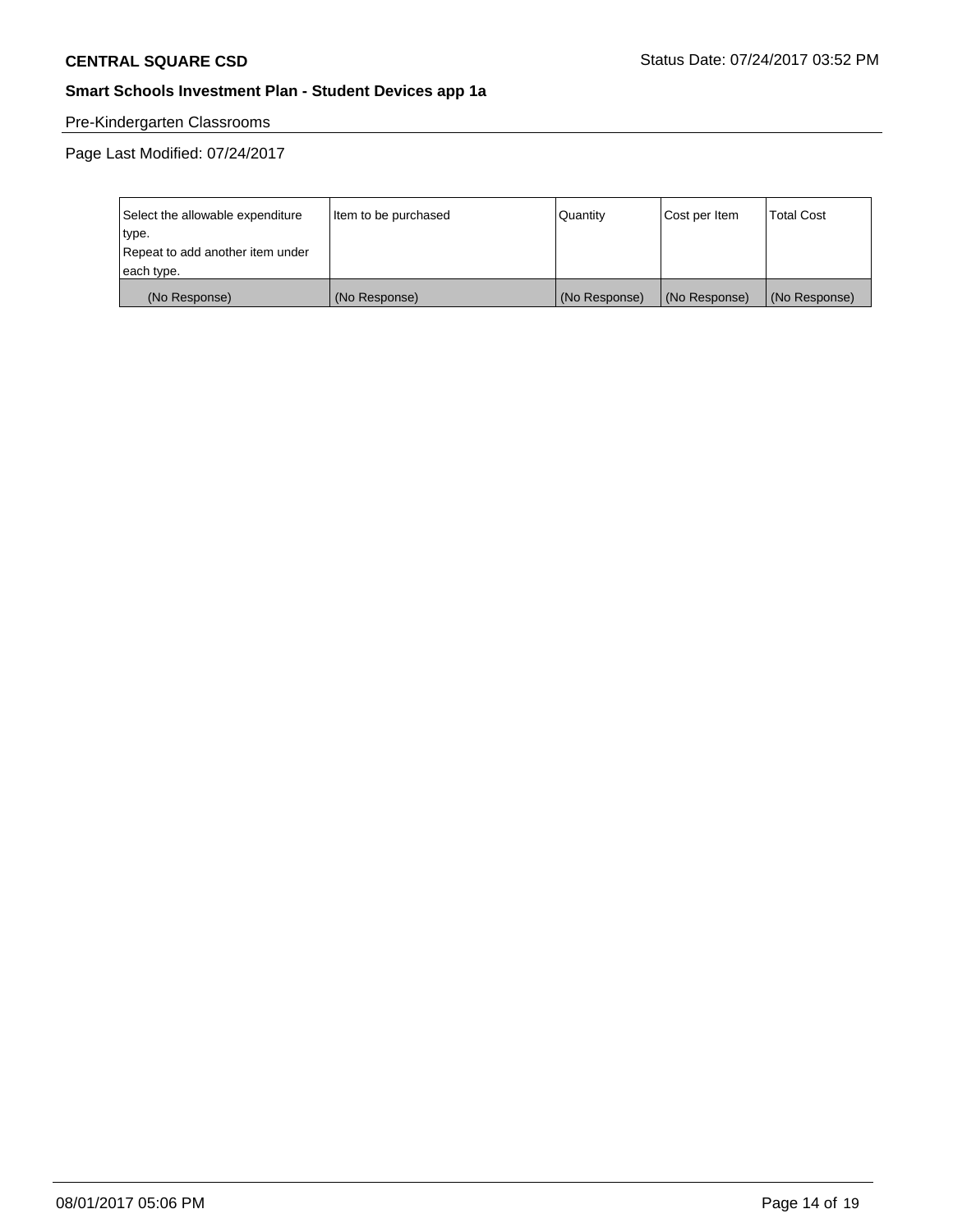Replace Transportable Classrooms

Page Last Modified: 07/24/2017

#### **Group 1**

**1. Describe the district's plan to construct, enhance or modernize education facilities to provide high-quality instructional space by replacing transportable classrooms.**

(No Response)

**2. All plans and specifications for the erection, repair, enlargement or remodeling of school buildings in any public school district in the State must be reviewed and approved by the Commissioner. Districts that plan capital projects using their Smart Schools Bond Act funds will undergo a Preliminary Review Process by the Office of Facilities Planning.**

**Please indicate on a separate row each project number given to you by the Office of Facilities Planning.**

| Project Number |  |
|----------------|--|
| (No Response)  |  |

**3. For large projects that seek to blend Smart Schools Bond Act dollars with other funds, please note that Smart Schools Bond Act funds can be allocated on a pro rata basis depending on the number of new classrooms built that directly replace transportable classroom units.**

**If a district seeks to blend Smart Schools Bond Act dollars with other funds describe below what other funds are being used and what portion of the money will be Smart Schools Bond Act funds.**

(No Response)

**4. If you have made an allocation for Replace Transportable Classrooms, complete this table. Note that the calculated Total at the bottom of the table must equal the Total allocation for this category that you entered in the SSIP Overview overall budget.**

|                                                | Sub-Allocation |
|------------------------------------------------|----------------|
| Construct New Instructional Space              | (No Response)  |
| Enhance/Modernize Existing Instructional Space | (No Response)  |
| Other Costs                                    | (No Response)  |
| Totals:                                        | 0              |

**5. Please detail the type, quantity, per unit cost and total cost of the eligible items under each sub-category. This is especially important for any expenditures listed under the "Other" category. All expenditures must be capital-bond eligible to be reimbursed through the SSBA. If you have any questions, please contact us directly through smartschools@nysed.gov.**

| Select the allowable expenditure | Item to be purchased | Quantity      | Cost per Item | <b>Total Cost</b> |
|----------------------------------|----------------------|---------------|---------------|-------------------|
| type.                            |                      |               |               |                   |
| Repeat to add another item under |                      |               |               |                   |
| each type.                       |                      |               |               |                   |
| (No Response)                    | (No Response)        | (No Response) | (No Response) | (No Response)     |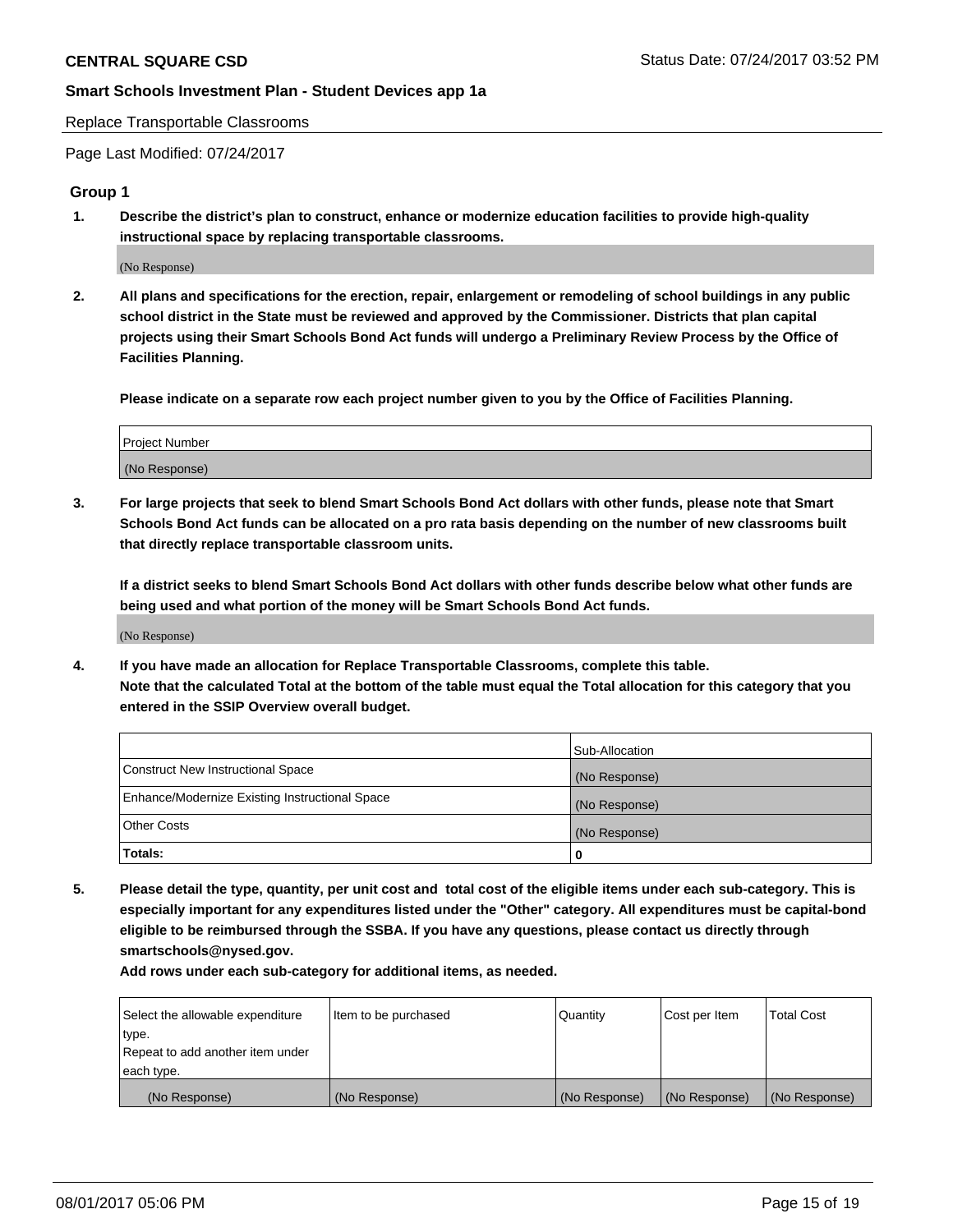#### High-Tech Security Features

Page Last Modified: 07/24/2017

# **Group 1**

**1. Describe how you intend to use Smart Schools Bond Act funds to install high-tech security features in school buildings and on school campuses.**

(No Response)

**2. All plans and specifications for the erection, repair, enlargement or remodeling of school buildings in any public school district in the State must be reviewed and approved by the Commissioner. Districts that plan capital projects using their Smart Schools Bond Act funds will undergo a Preliminary Review Process by the Office of Facilities Planning.** 

**Please indicate on a separate row each project number given to you by the Office of Facilities Planning.**

| Project Number |  |
|----------------|--|
|                |  |
| (No Response)  |  |

- **3. Was your project deemed eligible for streamlined Review?**
	- Yes  $\hfill \square$  No
- **4. Include the name and license number of the architect or engineer of record.**

| Name          | l License Number |
|---------------|------------------|
| (No Response) | (No Response)    |

**5. If you have made an allocation for High-Tech Security Features, complete this table. Note that the calculated Total at the bottom of the table must equal the Total allocation for this category that you entered in the SSIP Overview overall budget.**

|                                                      | Sub-Allocation |
|------------------------------------------------------|----------------|
| Capital-Intensive Security Project (Standard Review) | (No Response)  |
| <b>Electronic Security System</b>                    | (No Response)  |
| <b>Entry Control System</b>                          | (No Response)  |
| Approved Door Hardening Project                      | (No Response)  |
| <b>Other Costs</b>                                   | (No Response)  |
| Totals:                                              | 0              |

**6. Please detail the type, quantity, per unit cost and total cost of the eligible items under each sub-category. This is especially important for any expenditures listed under the "Other" category. All expenditures must be capital-bond eligible to be reimbursed through the SSBA. If you have any questions, please contact us directly through smartschools@nysed.gov.**

| (No Response)                    | (No Response)        | (No Response) | (No Response) | (No Response)     |
|----------------------------------|----------------------|---------------|---------------|-------------------|
| each type.                       |                      |               |               |                   |
| Repeat to add another item under |                      |               |               |                   |
| type.                            |                      |               |               |                   |
| Select the allowable expenditure | Item to be purchased | Quantity      | Cost per Item | <b>Total Cost</b> |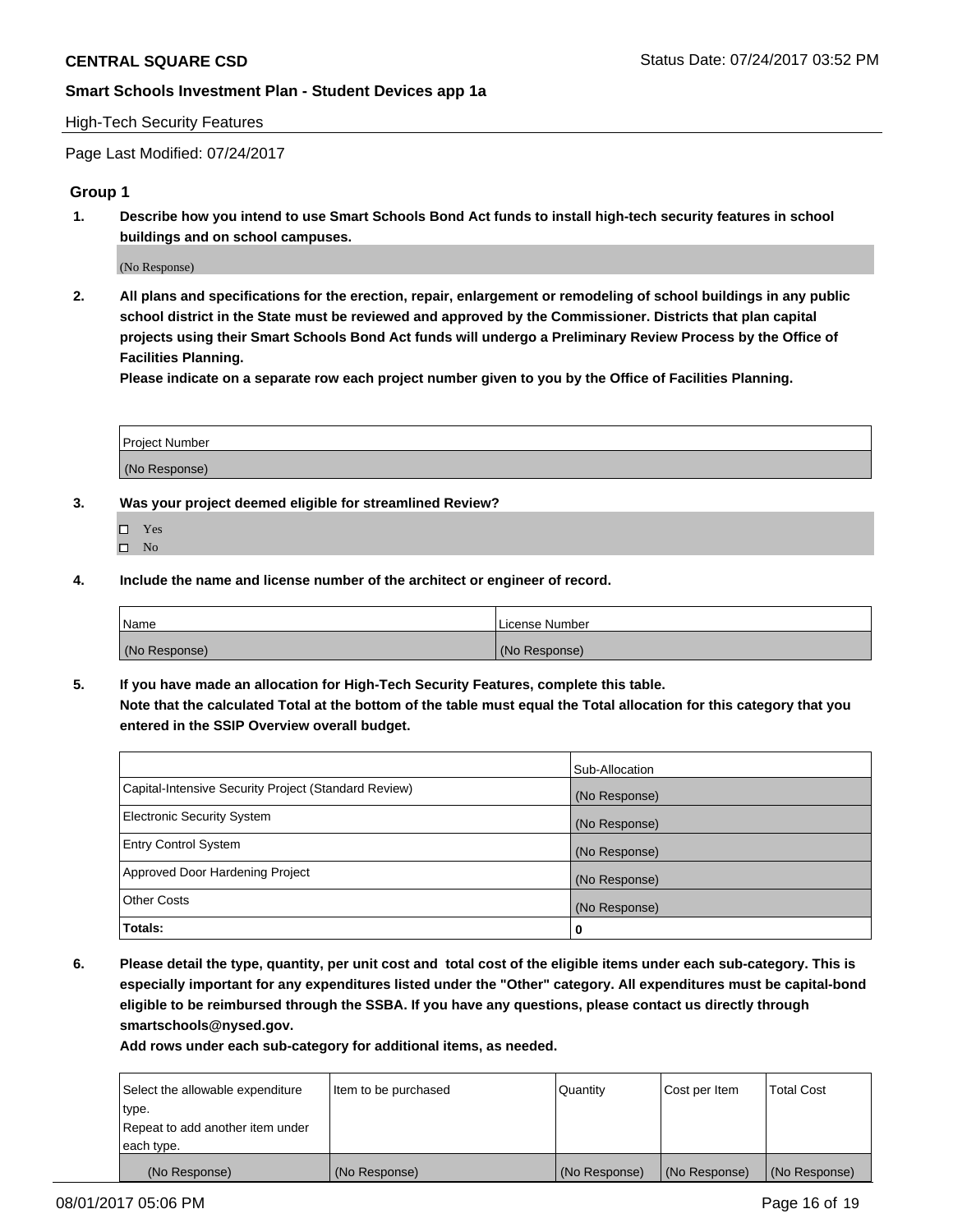High-Tech Security Features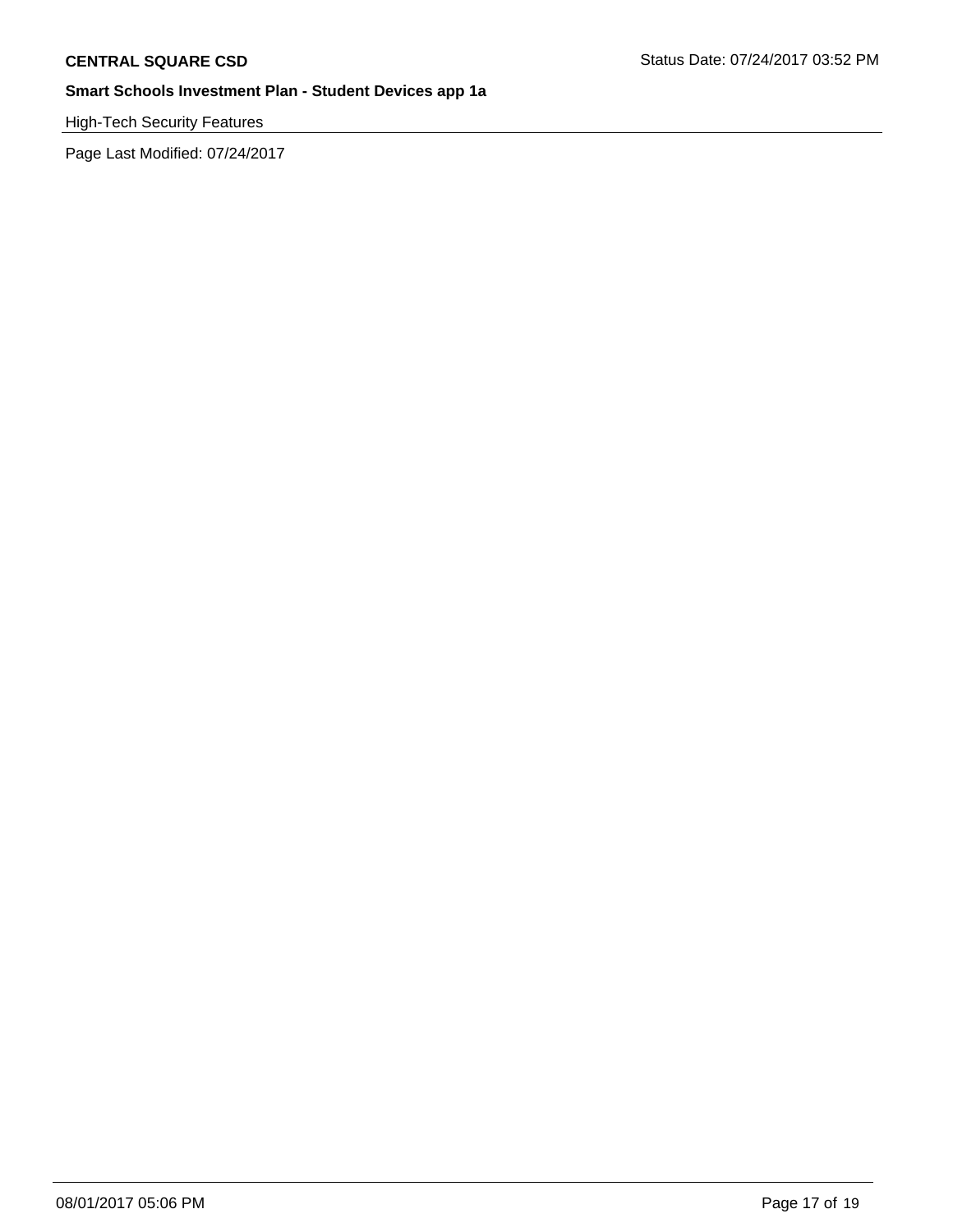Report